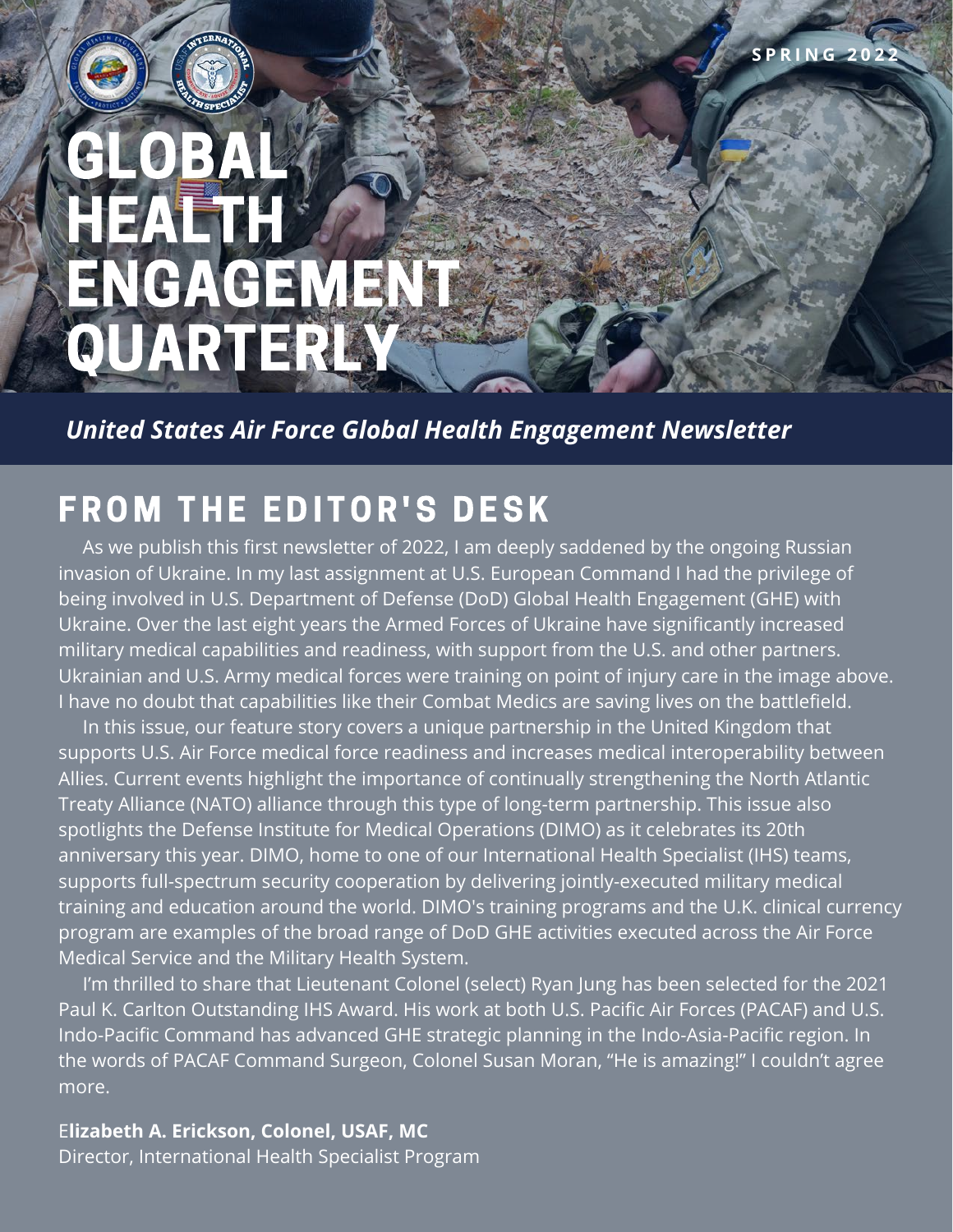

## US, UK MILITARY CLINICAL CURRENCY PROGRAM REACHES MILESTONE, STRENGTHENS PARTNERSHIP

 [The 48th Medical Group at Royal Air](https://www.lakenheath.af.mil/) Force Lakenheath surpassed two decades of partnership with the United Kingdom's National Health Service where Air Force medics integrate within U.K. hospitals.

 Partnerships with civilian hospitals are vital to Air Force medics maintaining both clinical currency and deployed medical skills. Most military treatment facilities have relatively healthy populations and medics do not often get the same types of cases encountered during combat, humanitarian assistance and disaster relief missions.

 In 2001, the program included only Air Force surgeons. Now the program includes 15 enlisted and officer medical specialties, with more opportunities and growth to come.

 Currently, six U.K. hospitals participate in the program, including a leading trauma hospital in London and an emergency surgery hospital in Birmingham. Air Force participation

includes surgeons, obstetrics and gynecology providers, registered nurses, histopathology technicians, and physical therapy technicians.

As one of the few Air Force medical training agreements outside of the United States, the program provides unique value to forces in Europe. While English is a shared language in the partnership, working in a foreign environment offers Air Force medics exposure to different practices and fosters greater interoperability.

 "Working with U.K. surgeons provides a different perspective and approach to medical practice," said U.S. Air Force Col. Jacob Stephenson, National Health Service Program Medical Director. "Operating in a foreign institution requires a certain amount of flexibility and adaptability. These are important traits for engaging with partner nations during security cooperation activities or contingency operations." [...] [Read full article.](https://www.airforcemedicine.af.mil/News/Display/Article/2995708/us-uk-military-clinical-currency-program-reaches-milestone-strengthens-partners/)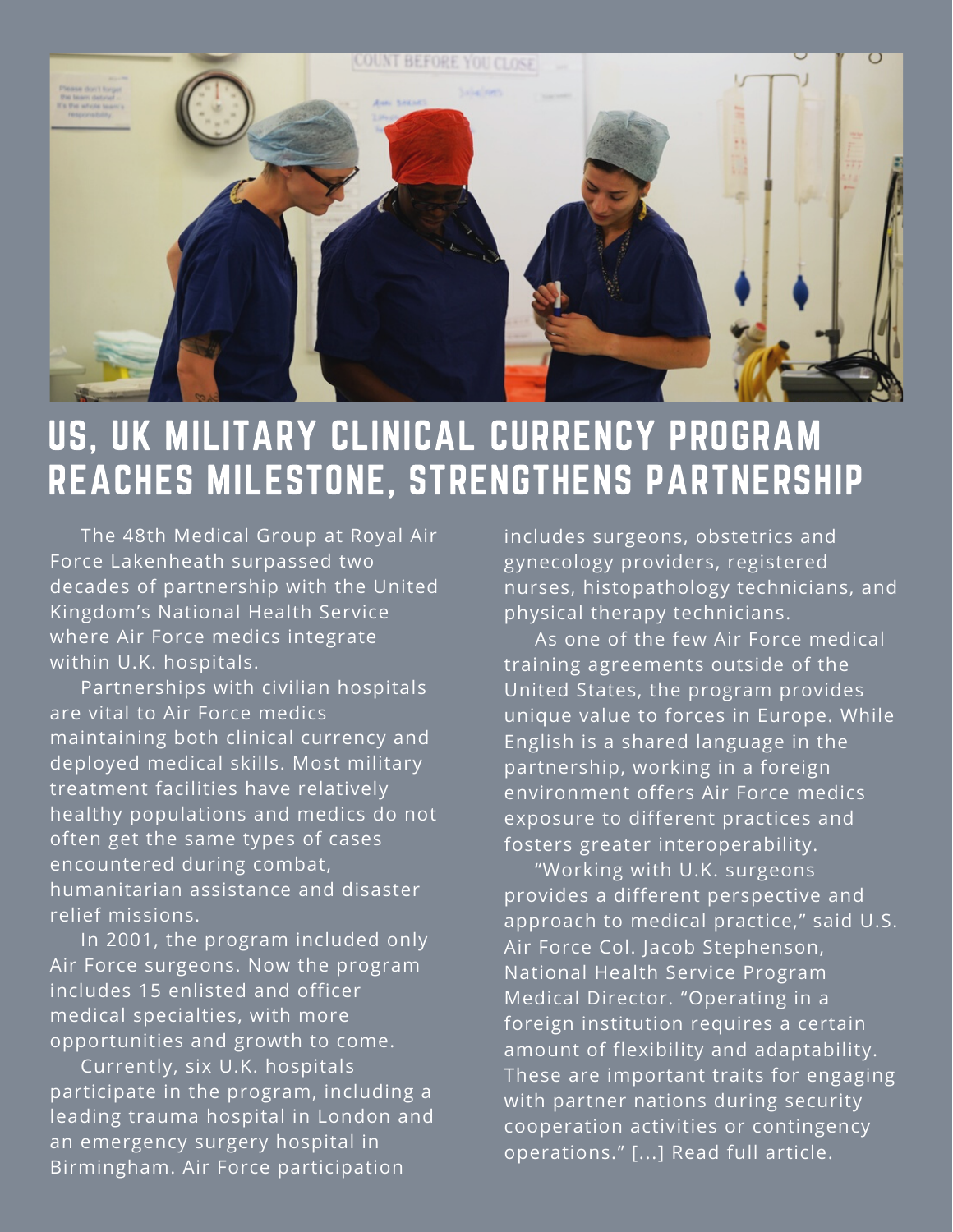

# SPOTLIGHT: DEFENSE INSTITUTE FOR MEDICAL OPERATIONS (DIMO) **x as a spull of the secured military medical capability that permits and builds**<br>as a jointly executed military medical capability that permits and builds

This year marks the 20th anniversary of DIMO. It was created in 2002

strong, resilient, comprehensive international partnerships. DIMO delivers medical courses, either as Mobile Training Teams (MTT) or in-residence, that support fullspectrum security cooperation. DIMO's courses are a tool to support U.S. embassy and combatant command strategic objectives.

 DIMO is part of the U.S. Air Force School of Aerospace Medicine (USAFSAM), but located at Joint Base San Antonio-Lackland, Texas. Beyond a small full-time staff of active duty Air Force officers and NCOs, civilians and contractors, DIMO executes its mission by using a network of more than 800 volunteer instructors. That subject matter expert pool includes Total Force Army, Navy and Air Force personnel, as well as experts from the U.S. Government interagency. Each DIMO mission delivers a medical training course, tailored to the needs of the partner nation. DIMO maintains 35 different course offerings spanning four broad categories: force health protection; humanitarian assistance and disaster relief; chemical, biological, radiological, nuclear, and explosives (CBRNE); and building partner capacity.

 Recent DIMO missions include Tactical Combat Casualty Care training with Bosnia and Herzegovina, Fundamentals of Military and Disaster Mental Health with Mexico, and Medical Planning in Peacekeeping Operations with Kazakhstan. DIMO provides annual in-residence courses in San Antonio on Gender Based Violence and Women's Health, HIV/AIDS Planning and Policy Development, and Executive Healthcare Resource Management.

Have you seen DIMO's course catalogue? Check it out [here.](https://www.afrl.af.mil/711HPW/USAFSAM/dimo/) Are you interested in becoming a DIMO instructor? Learn how to [volunteer here.](https://www.afrl.af.mil/711HPW/USAFSAM/dimo/volunteer/) GHE personnel at

 combatant commands and service component commands can maintain awareness of DIMO's "battle rhythm" via the DIMO database; request access by contacting Anthony Marroquin [anthony.marroquin.ctr@us.af.mil.](mailto:anthony.marroquin.ctr@us.af.mil) DIMO's program managers are always available for coordination and collaboration: Mr. Jerome "JJ" Johnson [jerome.johnson.9.ctr@us.af.mil](mailto:jerome.johnson.9.ctr@us.af.mil) (EUCOM, INDOPACOM, AFRICOM) or Ms. Kathleen "KJ" Duke [kathleen.duke.1@us.af.mil](mailto:kathleen.duke.1@us.af.mil) (NORTHCOM, SOUTHCOM, CENTCOM). GBV [COURSE](https://www.facebook.com/AirForceIHS/posts/308208218010722)







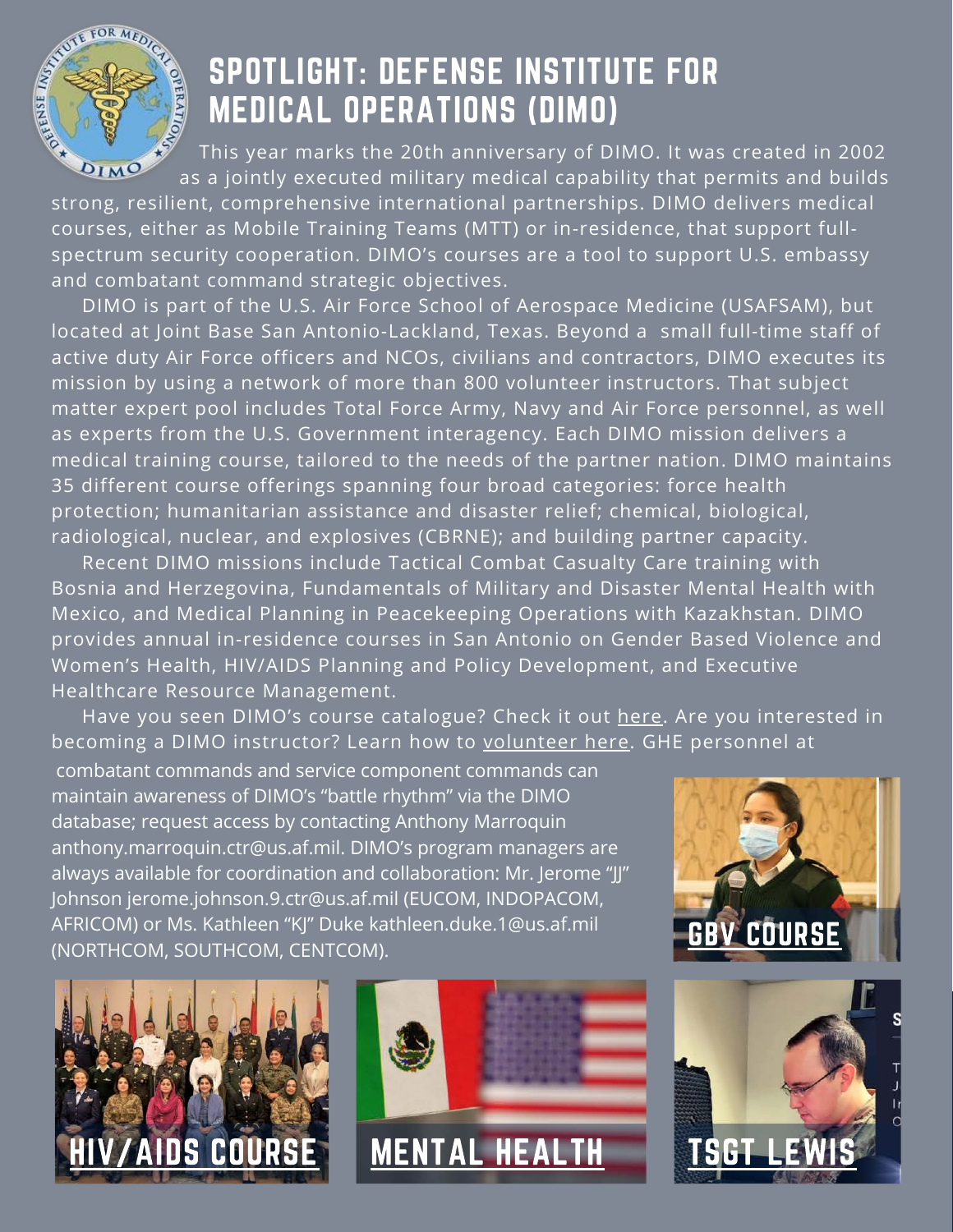### 2021 LT GEN PAUL K. CARLTON OUTSTANDING IHS AWARD



Congratulations to Lt Col (select) Ryan Jung who received the 2021 Lt Gen Paul K. Carlton Outstanding IHS Award! His contributions to the U.S. Indo-Pacific Command and Pacific Air Forces IHS teams included advancing GHE strategic planning by developing a database that significantly improved the coordination across service components supporting U.S. Indo-Pacific Command. "Maj Jung successfully planned and executed numerous medical security cooperation projects, but more importantly, he is committed to ensuring our team's success by mentoring new members and creating products for process [improvement," said Lt Col Cherielynne Gabriel, U.S. Pacific Air](https://www.facebook.com/PACAF/?__cft__[0]=AZV4wsEQ5G2zbMhnxPSyP6UJqRfz33cvinGtIRgCcCzNZnLr-aAmosTKe43dfCsCPa2hdg58T71SACb400S608Jq7JbNUJ89NBq_GvqHik8fXp01Bgqz9xBoaX9rCRMeLLH_UCEnuRR39CbkAYbrIwv-&__tn__=kK*F) Forces IHS Team Chief.

### 2022 Q1 IHS SPECIAL EXPERIENCE IDENTIFIER (SEI) AWARDEES

#### **Familiarized**

- TSgt Mcthobert Carreon
- TSgt Francis Tampol
- Capt Nathan Jones
- Capt Carrie Redpath
- Maj Vasant Dabhi
- Maj Czar Joseph Roda
- Lt Col Aaron Goodrich

#### **Enabled**

- Maj Elena Amspacher
- Maj Alexis Beauvais

#### **Senior Global**

Lt Col Chelsea Payne

## APPLY FOR THE IHS SEI

**The next IHS SEI application due date is 6 May 2022. Download the most recent version of the application from the IHS Program Kx page: (CAC login required) go.usa.gov/xs8aX. You can also reference frequently asked questions on the Kx page for more information about the IHS SEI.**

### THOUGHT LEADERSHIP



#### **[Field Guide to Global Health and Disaster Medicine](https://www.google.com/search?q=Field+Guide+to+Global+Health+%26+Disaster+Medicine&oq=Field+Guide+to+Global+Health+%26+Disaster+Medicine&aqs=chrome..69i57j46i10i512.238j0j4&sourceid=chrome&ie=UTF-8)**

A resource for military medics written by former IHS Program Director, Col James Chambers ([james.a.chambers2.mil@mail.mil\)](mailto:james.a.chambers2.mil@mail.mil) who requests feedback for second edition.

**International Trauma Capacity Building Programs: Modernizing [Capabilities, Enhancing Lethality, Supporting Alliances, Building](https://academic.oup.com/milmed/advance-article/doi/10.1093/milmed/usab539/6519190?login=false) Partnerships, and Implementing Reform** Derek Licina, (US), DrPH, MPH, Jackson Taylor, (US), MD, US Navy